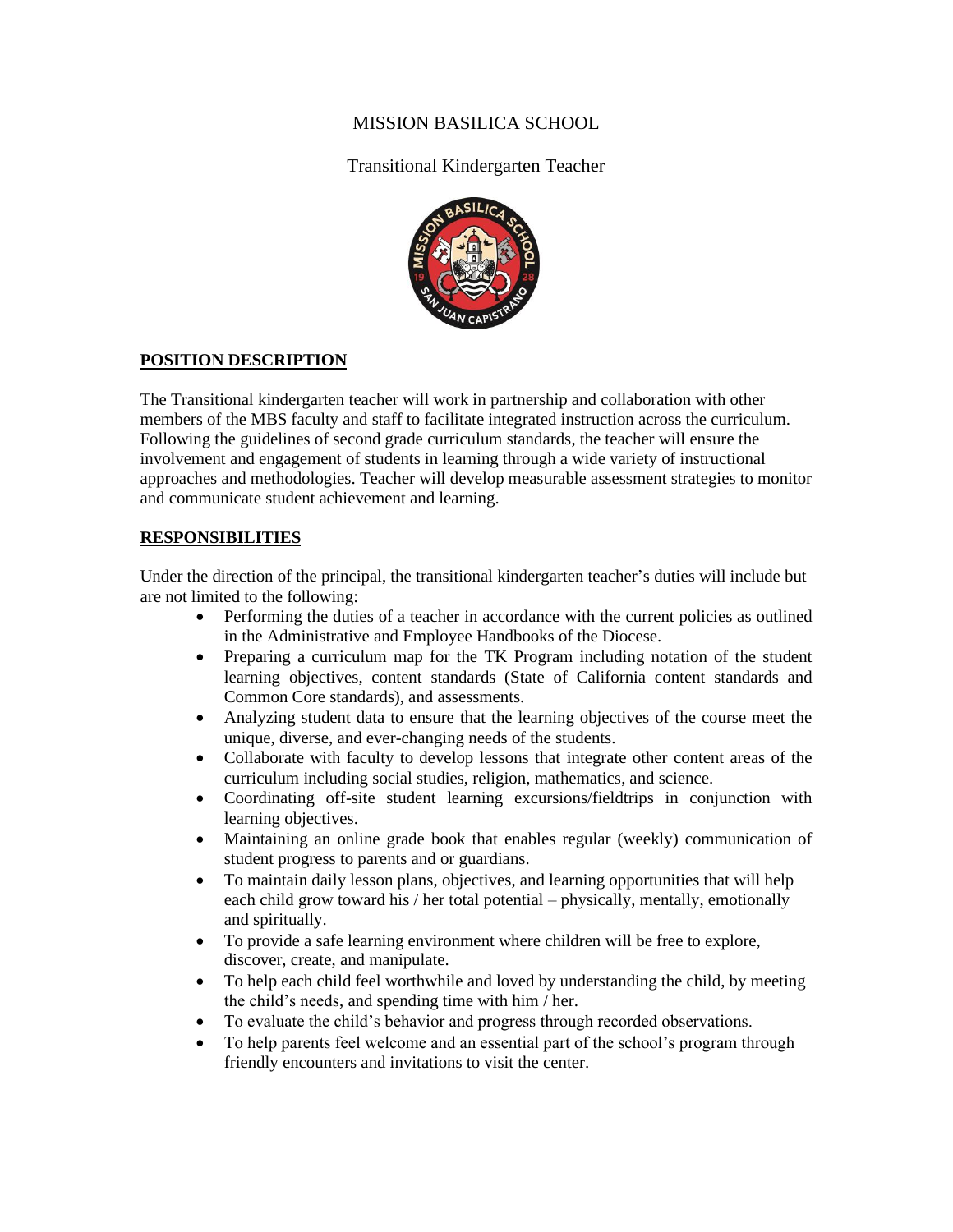- To communicate with the parents concerning the child's progress, interests, and needs through face-to-face and telephone conversations, parent conferences, and to plan with them for the well being of the child.
- To do one's fair share in seeing that the building, grounds, and equipment are maintained.
- To cooperate with staff in meeting each other's needs.
- To work as a team.
- To actively participate in staff meetings, making them an important and viable part of the program.
- To be prompt.
- To be eager and cheerful about fulfilling one's responsibilities.
- To help to create an environment that is exciting and enjoyable to professionally work and grow in.
- To respect the school and its objectives and at all times represent its program in the best possible light.
- To notify the administration regarding absences and secure a substitute.
- To be aware of literature and research in one's own professional field.

## **REQUIREMENTS**

- Responsible for attending school-sponsored events held after normal school hours as specified in the Faculty and Staff Handbook – Teacher Policy Manual and the Required Contract Days memo provided by the school upon contact signing.
- Responsible for attending professional development opportunities sponsored by the school and the Diocese of Orange as scheduled throughout the school year.
- Responsible for attending the Diocese of Orange New Teacher Orientation in August 2021.

# **QUALIFICATIONS**

### **All candidates must demonstrate the following minimum qualifications:**

- A Bachelor's Degree from an accredited college or university.
- A valid California Clear Teaching Credential or state-issued equivalent in the area of English.
- Valid certification for Basic First Aid and CPR.
- A minimum of four years of teaching experience in a preschool or primary educational setting.
- A Catholic in good standing with the Roman Catholic Church.
- A valid Basic Catechist Certification from the Diocese of Orange Pastoral Ministry or Diocese /Archdiocese equivalent.
- A strong set of interpersonal, verbal communication and written communication skills with a history of working collaboratively with others in a school setting.
- A history of professional goal-setting, organization, implementation, and reflection for projects and programs.
- A strong command of digital skills including use of *Microsoft Office*, *Google*  applications, etc.
- A willingness to employ new technologies in an integrated and authentic manner that places students at the center of meaning-making and problem-solving in the classroom.
- A commitment to social justice and critical pedagogy that recognizes the unique gifts and talents of each learner.